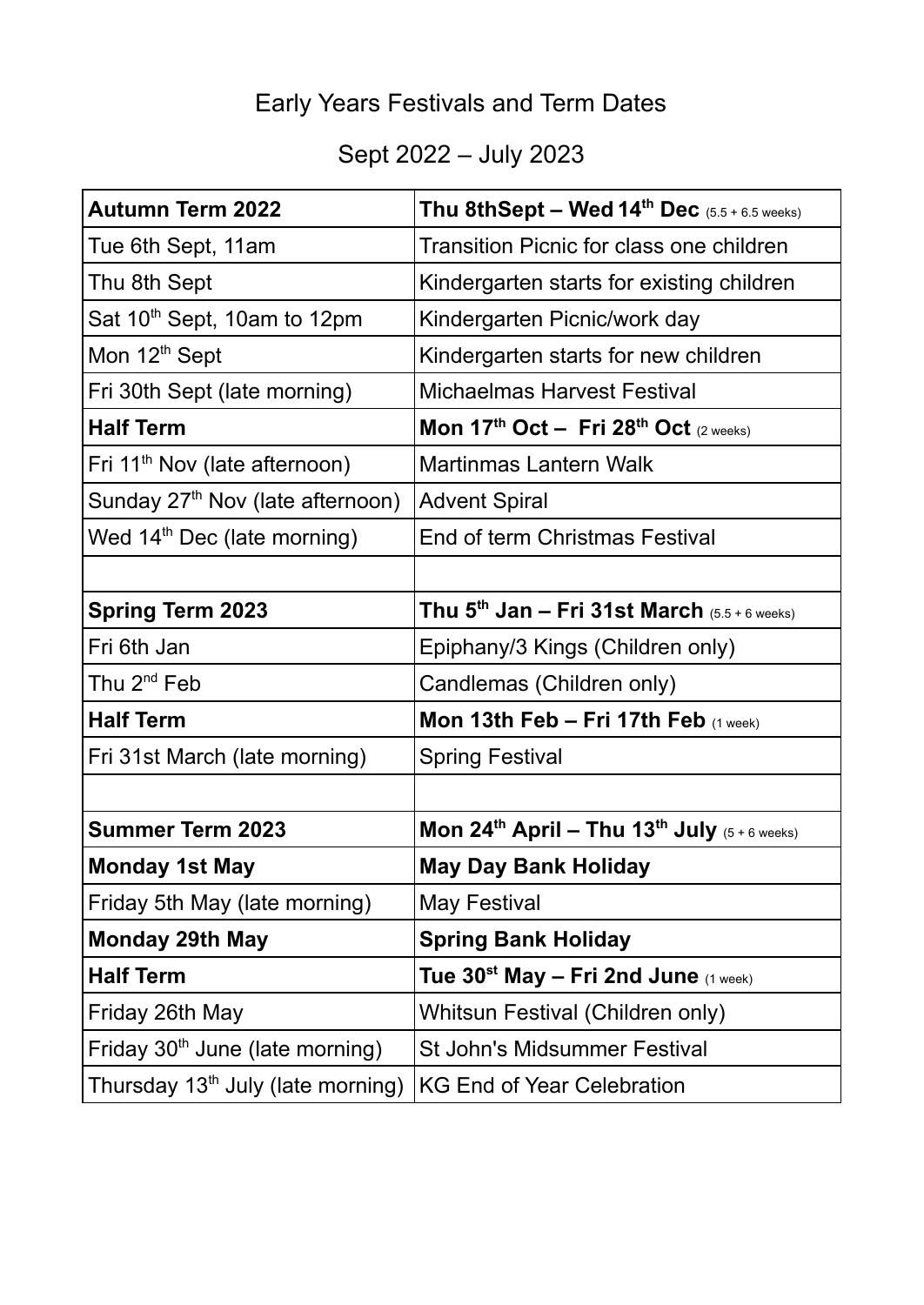# **A Brief Round of our Festival Year**

## **Michaelmas Harvest Festival - with parents**

Michaelmas is a festival of courage as we take our lead from the brave knights that are led by the archangel Michael. It is also our harvest festival. We invite parents to join us at the end of the Kindergarten morning for a harvest feast. This will be around 29th September, the feast of St Michael. Parents and children are invited to wear autumn colours and bring autumnal foliage or flowers for decorating the festival table.

## **Martinmas Lantern Walk - with parents**

Our lantern walk is held around 11th November and reflects the festivals of light celebrated in many different traditions and cultures around the world. Children will have made their lanterns leading up to the festival and we invite parents to join us in the late afternoon just as the light fades to carry our lantern light around the Kindergarten gardens, the orchard and the school grounds.

## **Advent Spiral - with parents**

To mark the beginning of the 4 weeks leading up to Christmas and light up the darkest time leading up to Midwinter we invite children and their families to a silent candlelight ceremony. The Advent Spiral takes place late on a Sunday afternoon just before nightfall in one of the Kindergartens. Children and parents are invited to wear blue for this festival.

# **Epiphany/3 Kings - children only**

Following on from Christmas we return after our Winter break to celebrate the arrival of the 3 Kings on 6th January. In Kindergarten this festival period lasts for about 3 weeks, during which time we do our 3-Kings ring time on most days. At the end of this time there may be a small celebration with the children in their individual Kindergarten.

#### **Candlemas - children only**

On 2nd February we celebrate the mid-point between Midwinter and the Spring Equinox and the first signs of spring. The days are now getting longer and the snowdrops are out. Just like the snow drops we invite the children to wear white and green on this festival day and bring a bunch of snowdrops. We warm up the earth with hand-dipped beeswax candles or earth candles to help the bulbs to grow.

#### **Spring Festival - with parents**

We celebrate the arrival of Spring on the last day of the Spring term, just before we go off on our Easter break. This festival is held with the children only. They wear yellow and green and bring Spring flowers to decorate the festival table.

#### **May Festival - with parents**

This is very much a community festival with lots of flowers and maypole dancing. Parent volunteers set up the Kindergarten orchard during the morning and at the end of the